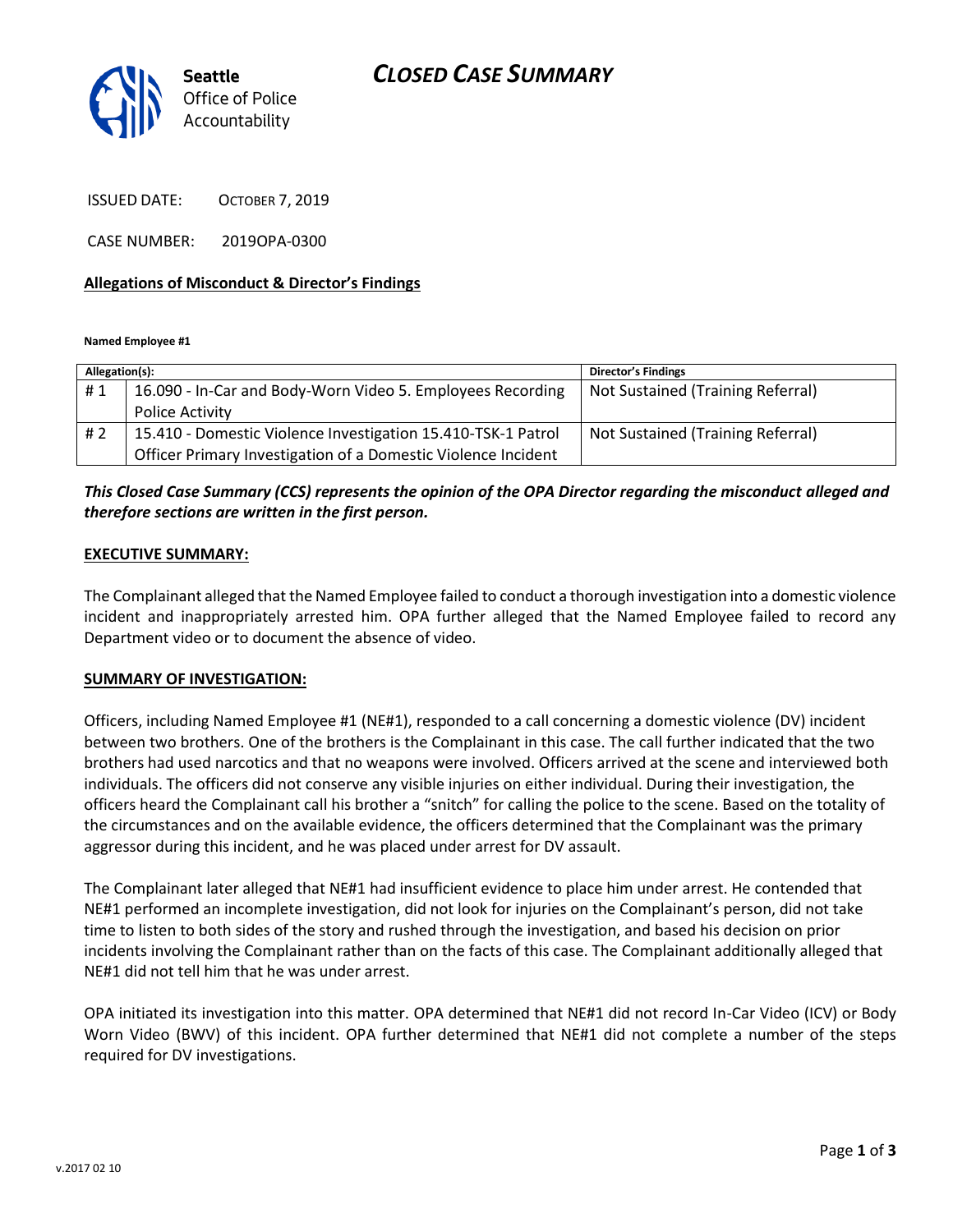

# *CLOSE CASE SUMMARY*

OPA CASE NUMBER: 2019OPA-0300

#### **ANALYSIS AND CONCLUSIONS:**

### **Named Employee #1 - Allegations #1** *16.090 - In-Car and Body-Worn Video 5. Employees Recording Police Activity*

OPA's intake investigation revealed that NE#1 did not record either ICV or BWV for this incident. OPA further found no documentation concerning this lack of video.

SPD Policy 16.090-POL-1(5) concerns when Department employees are required to record police activity. SPD Policy 16.090-POL-1(5)(b) sets forth the categories of activity that must be recorded, which include: responses to dispatched calls starting before the employee arrives on the scene; arrests and seizures; and questioning victims, suspects, or witnesses. In addition, SPD Policy 16.090-POL-1(7) requires that Department employees document the existence of video or the reason for the lack of video. Officers are required to note the failure to record in an update to the CAD Call Report, as well as to provide an explanation for the lack of a recording in an appropriate report. (SPD Policy 16.090-POL-1(7).)

At his OPA interview, NE#1 acknowledged that he failed to record video and had no explanation for why this was the case. He stated that he could have simply forgotten and that he made a mistake. NE#1 further asserted that he did not document the lack of video because he did not know about it until he received the notice of this investigation from OPA. NE#1 stated that he has taken affirmative steps to ensure that this did not occur in the future and that, if it did, he would promptly self-report and document.

Based on OPA's investigation, this was clearly a mistake and not an intentional failure to record. Moreover, NE#1 has not received prior discipline for failing to activate video. As such, and even though NE#1 technically acted contrary to policy, I recommend that he receive the below Training Referral rather than a Sustained finding.

• **Training Referral**: NE#1 should receive additional training on recording ICV and BWV, as well as concerning the need to appropriately document the lack of a recording. NE#1 should be counseled concerning his failure to do so here. NE#1 should be informed that subsequent non-compliance with this policy may result in a Sustained finding. This training and associated counseling should be documented and this documentation should be maintained in an appropriate database.

Recommended Finding: **Not Sustained (Training Referral)**

#### **Named Employee #1 - Allegation #2**

## *15.410 - Domestic Violence Investigation 15.410-TSK-1 Patrol Officer Primary Investigation of a Domestic Violence Incident*

SPD Policy 15.410-TSK-1 sets forth the requirements for a patrol officer's investigation into a DV incident. The policy further includes a number of investigative steps that officers must complete.

In this investigation, the assigned investigator focused on the Complainant's allegations that: (1) NE#1 did not inspect him for injuries; (2) NE#1's investigation was cursory and the decision to arrest was not supported by the evidence; and (3) NE#1 failed to tell him that he was under arrest and what he was being arrested for.